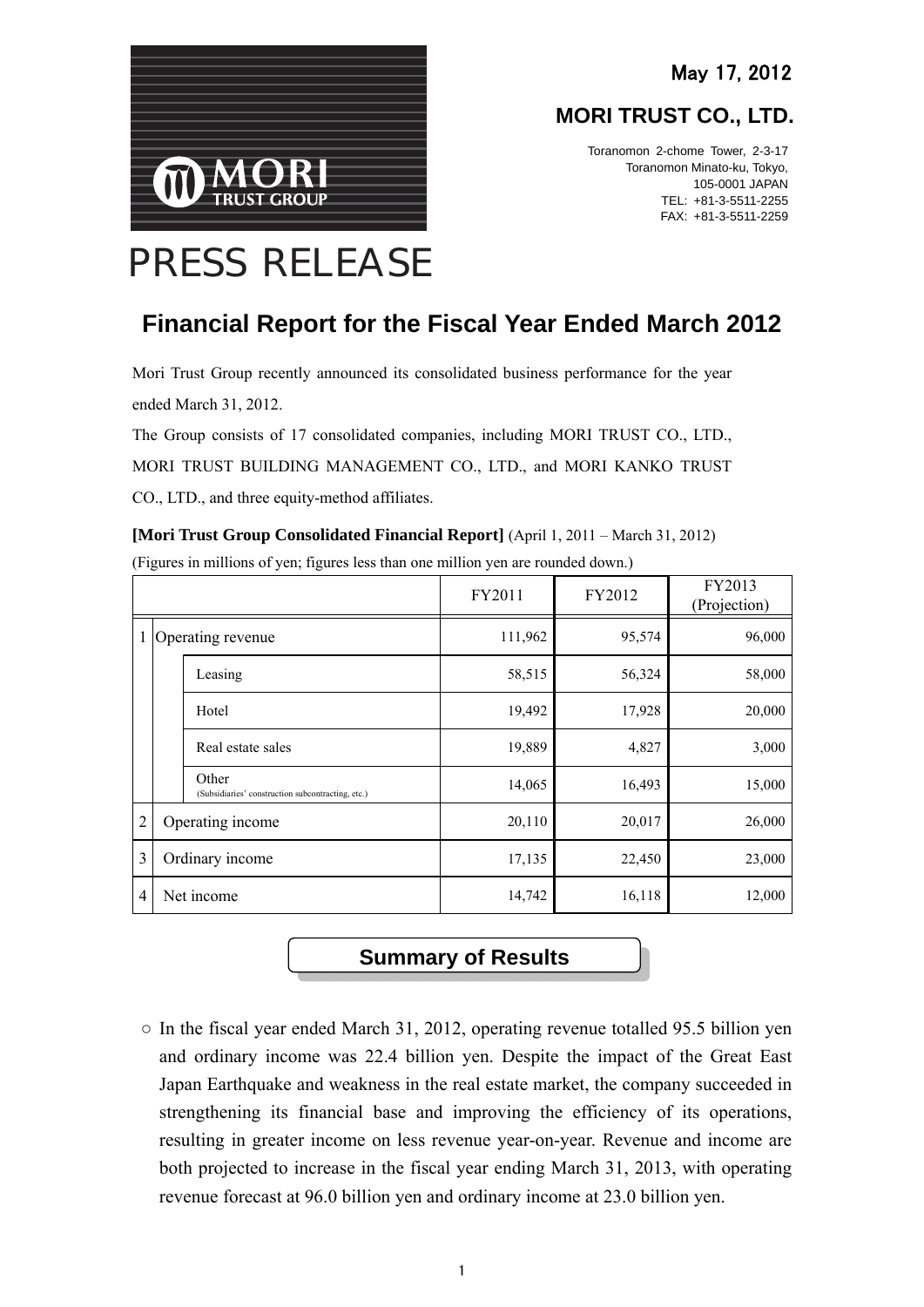## **Overview of FY 2012 business performance**

- Leasing business accounted for 56.3 billion yen of operating revenue. Full-year operation of Sendai Trust City and higher occupancy rates in existing buildings due in part to tenants' heightened disaster awareness following the earthquake contributed to revenue, but the impact of market weakness associated with the gap between office demand and supply resulted in revenue declining year-on-year.
- Hotel business revenue decreased due to subdued demand from domestic and international business travelers and tourists following the earthquake, but a subsequent rally in demand from domestic tourists in the flagship Laforet Hotels and Resorts business and full-year operation of the Westin Sendai contributed to revenue of 17.9 billion yen.
- Real estate sales business benefited from steady sales of condominiums in the Residence Ichibancho in Sendai, which gained in reputation after the earthquake thanks to the building's seismically isolated structure, but revenue in this business area declined to 4.8 billion yen as suspension of new condominium developments in light of market conditions led to fewer units being sold.
- Increased income primarily from subsidiaries' construction subcontracting associated with higher numbers of tenants moving into buildings boosted revenue from other business to 16.4 billion yen.
- Ordinary income rose 31.0% from the previous year, to 22.4 billion yen. Contributing factors included Nihon Eslead Corporation becoming a new equity-method affiliate, which had a positive impact on non-operating income. Extraordinary income from sale of investment securities and higher income associated with changes in corporate tax rates resulted in net income of 16.1 billion yen, a 9.3% increase over the previous year.
- Efforts to strengthen its financial base since 2009 resulted in a robust financial position for Mori Trust Group as of March 31, 2012, with consolidated total assets of 849.4 billion yen, net assets of 226.4 billion yen, and the equity ratio increasing to 26.3% after exclusion of minority interests.

On a nonconsolidated basis, holding company Mori Trust Holdings Inc. had total assets of 160.5 billion yen, net assets of 79.7 billion yen, and an equity ratio of 49.7% as of the same date.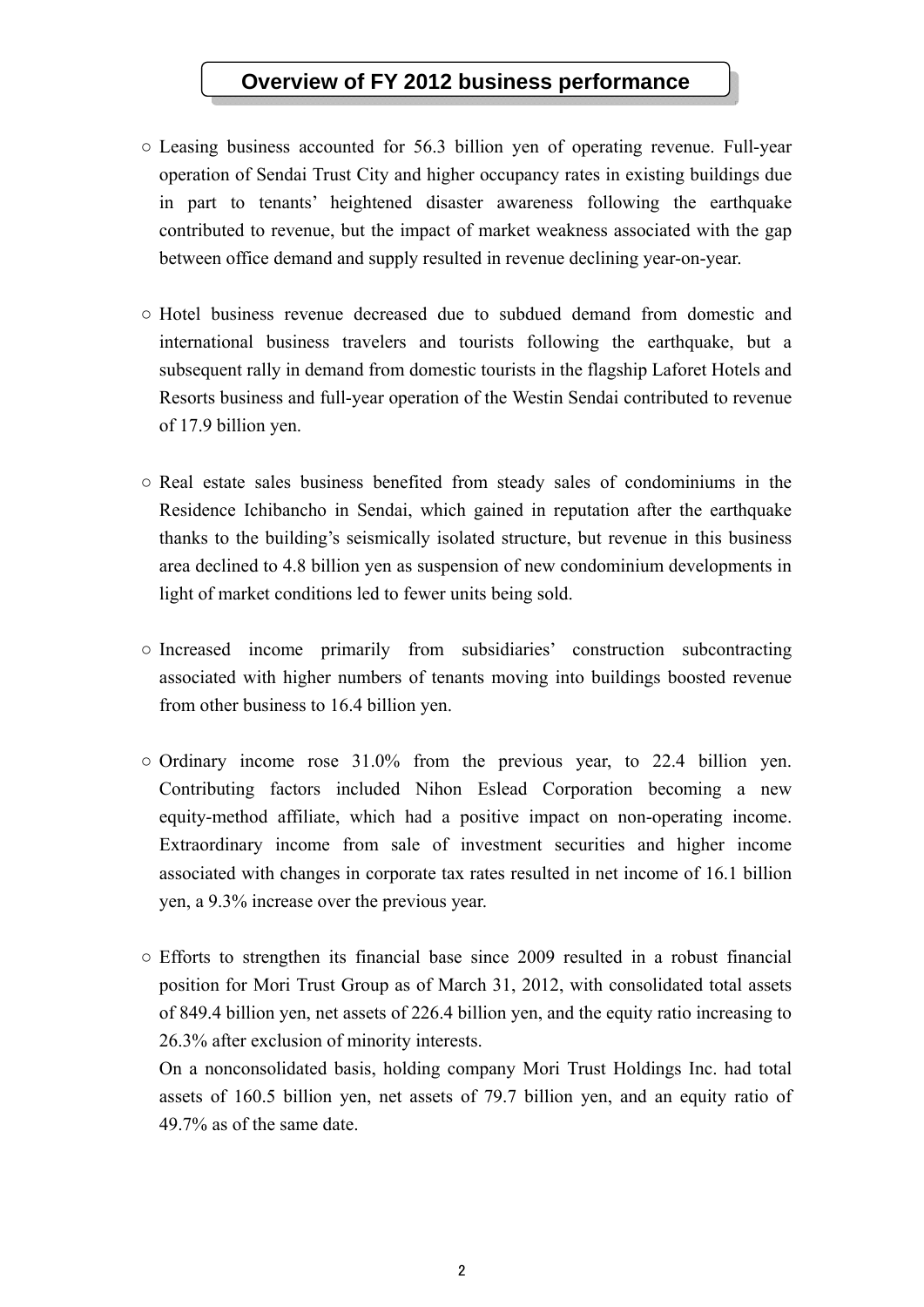

#### **Ordinary income / Operating revenue (Mori Trust consolidated results)**





\*2 Net  $D/E$  ratio = Net debt / Equity

#### **Equity ratio**

#### **(Mori Trust consolidated results)**

#### **Equity ratio**

#### **(Mori Trust Holdings non-consolidated results)**



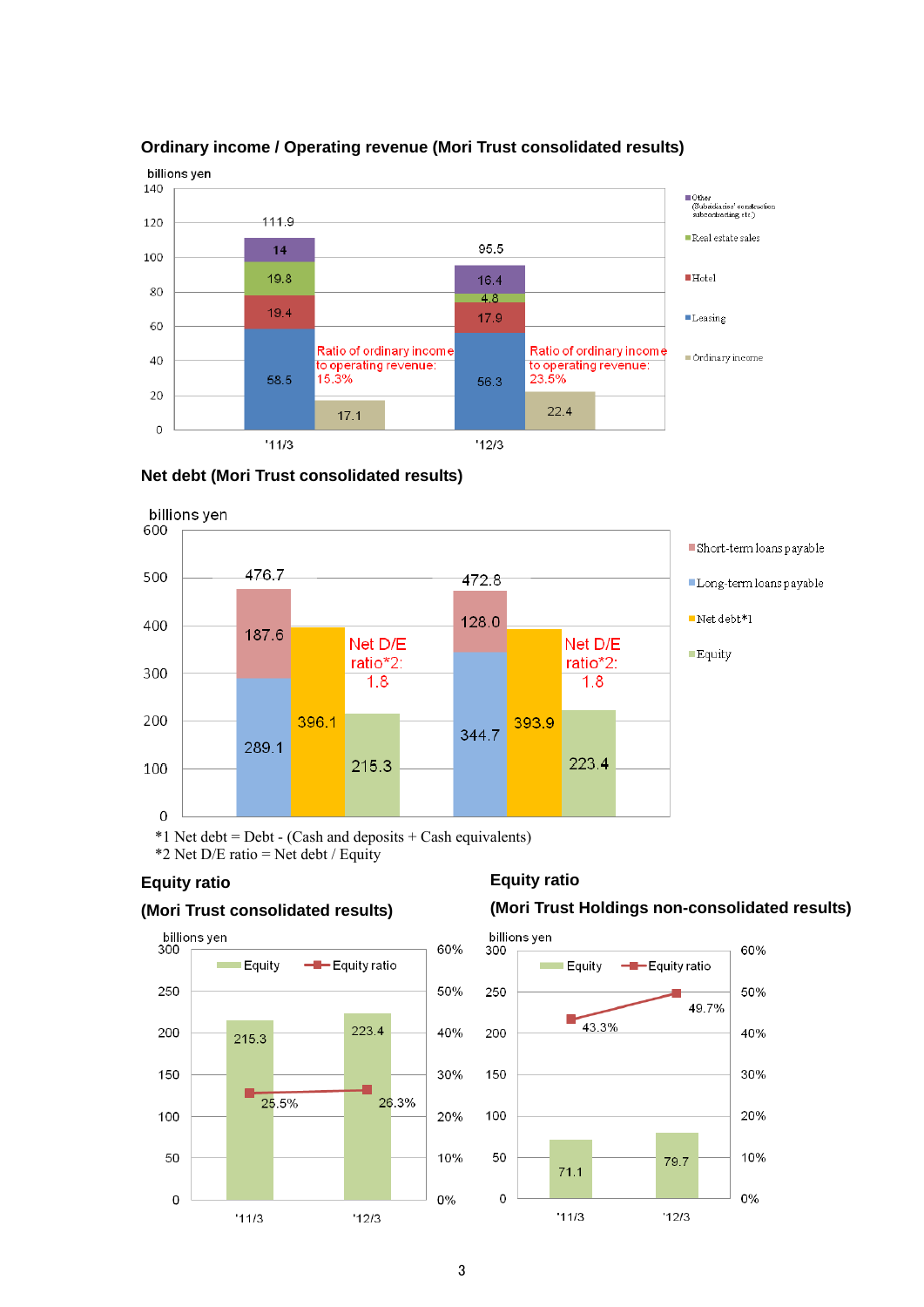## **Business Performance Projections for FY 2013**

○ Leasing business revenue is projected to rise to 58.0 billion yen in the fiscal year ending March 31, 2013. The bottoming out of the office leasing market is likely to be reflected in limited falls in rents as the Kyobashi OM Building comes into operation and occupancy rates improve in existing office buildings. Hotel business revenue is forecast to increase to 20.0 billion yen, spurred by rallying demand for hotels as the impact of the earthquake subsides. Revenue from real estate sales business is projected to be 3.0 billion yen, partly driven by condominium sales. Revenue from other business including subsidiaries' construction subcontracting is forecast at 15.0 billion yen.

Based on increased revenue from the two main businesses of leasing and hotels, both revenue and income are projected to rise, with operating revenue expected to be 96.0 billion yen and ordinary income forecast at 23.0 billion yen.

Projections contained in this document have been made on the basis of information available when it was released. Due to various unforeseeable factors, actual performance may differ from such projections.

#### ■ **Investment and Rental Properties**

The consolidated balance sheet amount and fair value of investment and rental properties owned by Mori Trust Group are set out below (fair value at fiscal year-end was calculated in-house, based primarily on the Japanese Real Estate Appraisal Standards).

Consolidated balance sheet amount: 535.8 billion yen

Fair value: 1,000.3 billion yen

Unrealized profit: 464.5 billion yen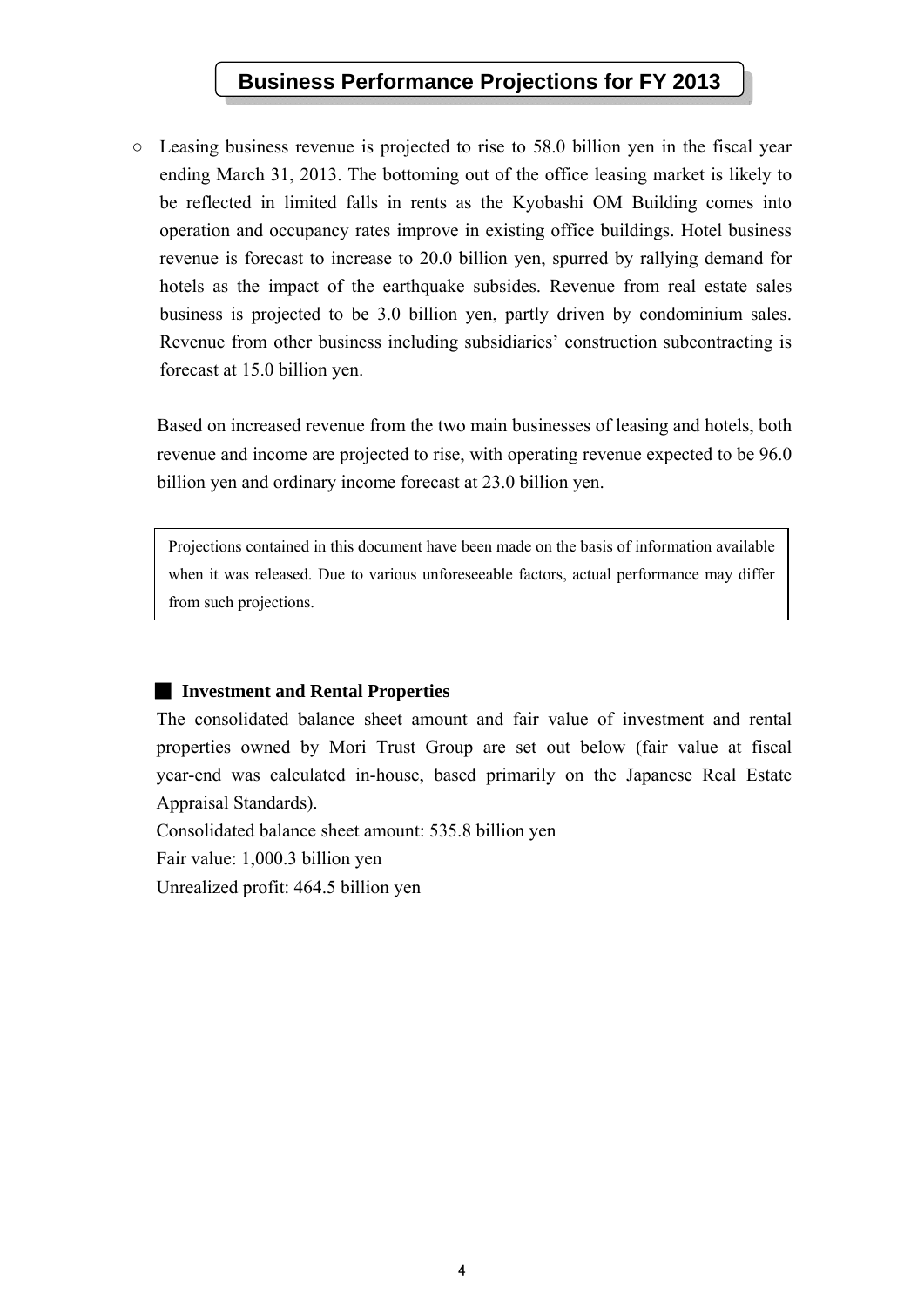### **Real Estate Business**

## ◇ **Work Begins on Two Disaster-Resistant, Eco-Friendly Development Projects in the Kyobashi Area**

In 2011 work began on two development projects in the Kyobashi area of Chuo-ku, where urban redevelopment is forging ahead.

Construction of two disaster-resistant and environmentally friendly buildings is currently under way, using experience in disaster response and survivor support gained from the Great East Japan Earthquake, especially at Sendai Trust City.

## ・**Kyobashi Trust Tower (construction started in Nov. 2011, due for completion at the end of Feb. 2014)**

Making the most of its prime location next to the historic Meidi-Ya Kyobashi Building and facing onto Chuo-dori Street, this large complex will comprise offices, a hotel, and stores.

#### **<Features>**

- ・The complex will house high-spec office spaces targeted chiefly at Japan headquarters of global corporations, along with an approximately 150-room hotel focused on providing accommodation in sophisticated surroundings, designed in collaboration with BALS Corporation.
- ・To achieve the highest levels of disaster response, the building will offer one of the best emergency power supplies in the industry, capable of fulfilling next-generation business continuity plans (BCP) for tenants. In the event of power cuts, emergency generators will supply up to around 80% of regular power demand to all areas including tenant spaces, enabling continuation of business for around one week.

・High standards of environmental performance have gained the highest AAA rating in Tokyo Metropolitan Government's Energy Performance Certification Program.

## ・**Kyobashi OM Building (construction started in Aug. 2011, due for completion at the end of Sept. 2012)**

The Ohno Building reconstruction plan is progressing on schedule, and boasts the industry's highest levels of disaster resistance and environmental performance for an office building of this size.

#### **<Features>**

- Standard floors have a leased area of approximately 905  $m^2$ , with pillar-free, rectangular work spaces that are highly functional.
- ・High standards of earthquake resistance and emergency power generation support tenants' BCPs.
- ・Equipped with a range of environmentally responsible technologies, including LED lighting in all tenant areas and solar panels to provide natural energy.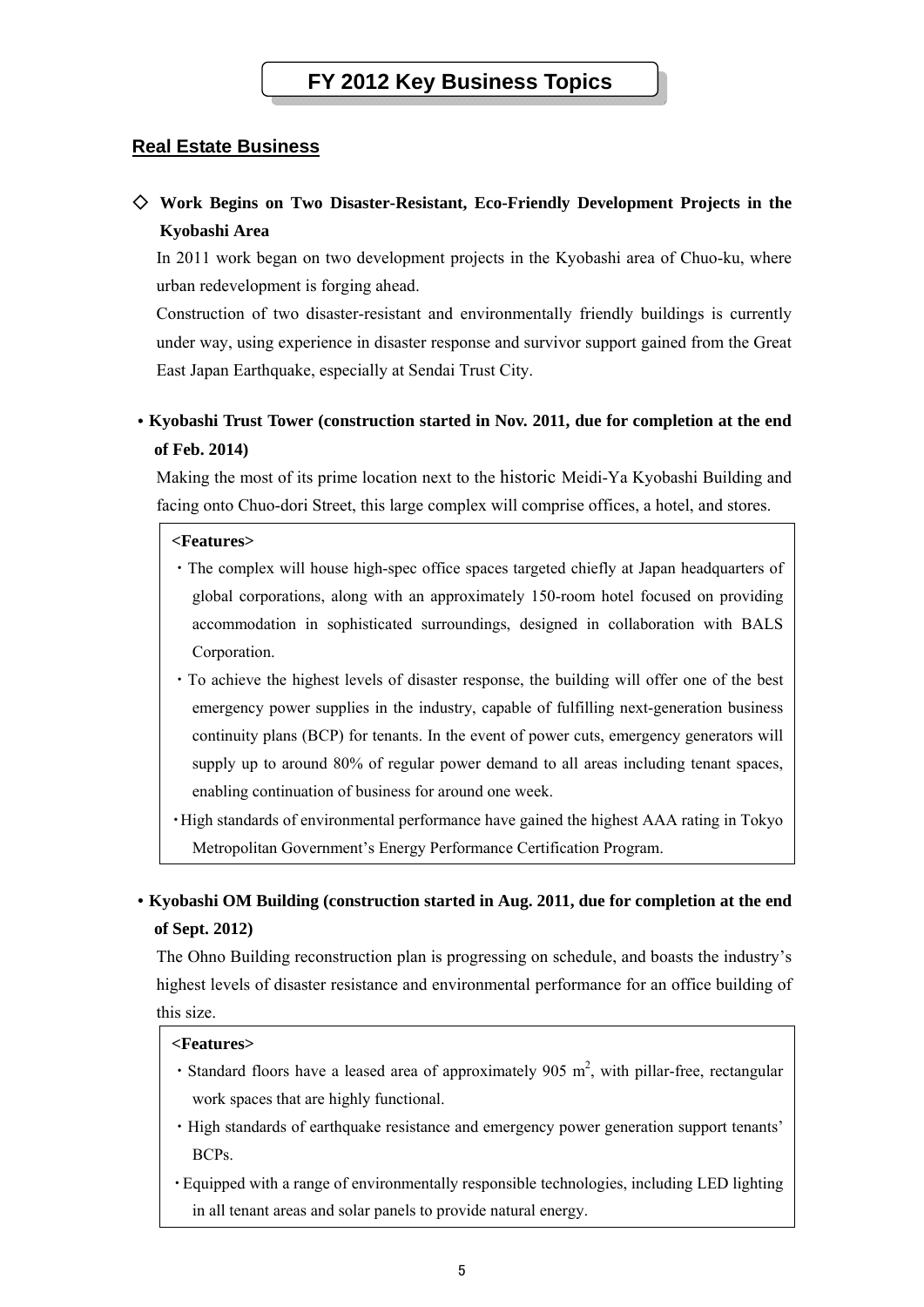### ◇ **Acquisition of RIHGA Royal Hotel Osaka Site and New Capital and Business Alliance with THE ROYAL HOTEL, LIMITED**

In September 2011 Mori Trust acquired the site of the RIHGA Royal Hotel Osaka in partnership with Kanden Fudosan Co., Ltd.

At the same time, it entered into a new capital and business alliance agreement with THE ROYAL HOTEL, LIMITED aimed at completing the redevelopment of this site by 2021, which will include rebuilding the hotel.

 In January 2012 the Japanese government designated the Osaka Station, Nakanoshima, and Midosuji districts, which include this site, as a Priority Urban Redevelopment Area. As such the site is located in the area expected to boast advanced urban functions essential to an international business center.

## ◇ **Marunouchi Trust City Awarded Highest "Platinum" Level of DBJ Green Building Certification**

In April 2012, Marunouchi Trust City, a complex Mori Trust developed next to Tokyo Station consisting of Marunouchi Trust Tower Main and Marunouchi Trust Tower North, was awarded the highest "platinum" level of DBJ Green Building Certification\* in recognition of the top-class environmental and social awareness exercised in its operation.

\*Based on a comprehensive evaluation system that includes consideration of social needs in addition to environmental performance, the Development Bank of Japan Inc. identifies and certifies Green Buildings, which are essential in today's real estate market. The DBJ grants certification at four levels: platinum, gold, silver, and bronze.

#### ◇ **Osaka Branch Opens**

In the aim of strengthening its business capabilities in the Kansai region, Mori Trust opened an Osaka Branch in April 2012. The branch will also build stronger ties with Mori Trust Group companies in the Kansai region.

#### **Hotel and Resort Business**

#### **1. Existing Hotel and Resort Business**

#### ◇ **Laforet Hotels and Resorts**

This business operates, on a corporate membership basis, resort hotels and golf clubs in key leisure spots throughout Japan and urban hotels in the two metropolitan areas of Tokyo and Osaka. Applying the concept of "select and focus," the business is continuing to improve the efficiency of its operations.

It is currently planning renovations to part of Laforet Shuzenji in order to continue providing up-to-the-minute services.

#### ◇ **The Westin Sendai (in Sendai Trust City) Resumes Operations**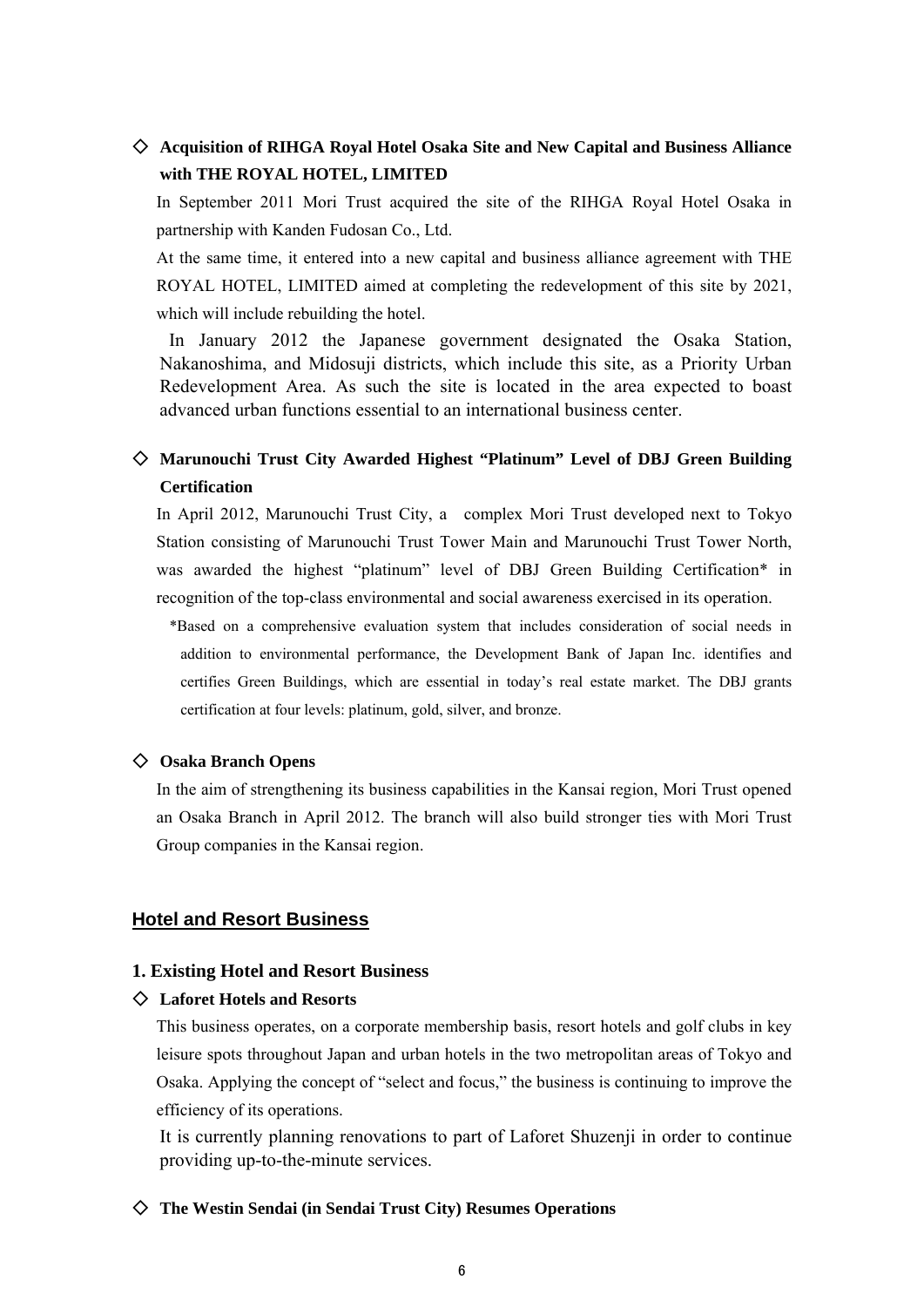The Westin Sendai, operated by MORI KANKO TRUST, CO. LTD., resumed operations on April 29, 2011, in the aim of encouraging speedy recovery in the earthquake-damaged Tohoku region. As well as functioning as a base for local Sendai residents and domestic tourists, the Westin Sendai is actively attracting international conferences and other events that will revitalize the region.

#### ◇ **Tourist Information Business (TIC Tokyo)**

Operated by Mori Kanko Trust, Tourist Information Center Tokyo (TIC Tokyo) opened in June 2009, offering multilingual travel information to large numbers of people including overseas visitors. As of August 31, 2011, more than 700,000 people had visited the center, and cumulative visitor numbers are expected to reach one million at the end of May 2012. TIC Tokyo has also launched a support service for tourist information centers around Japan that enables tourist advice for foreign visitors to be offered remotely via Skype.

#### **2. New Hotel and Resort Business**

#### ◇ **Acquisition of Hotel Rantei Site in Kyoto's Arashiyama District**

In December 2011 Mori Trust acquired the Hotel Rantei site in Kyoto's Arashiyama district, which is close to noted temples including Tenryuji and Hogonin. Through its investment and management roles, Mori Trust Group has been involved in refurbishing the prestigious and historic Mampei Hotel in Karuizawa to preserve its traditional design while adding modern comfort in a way that has impressed new visitors and regular guests alike. Using this expertise, the Group will breathe new life into the Hotel Rantei site while maintaining its prestige and traditions to offer luxury Japanese-style accommodation suited to Kyoto's Arashiyama district.

#### ◇ **Collaboration with BALS Corporation on Kyobashi Hotel Project**

In March 2012, Mori Trust reached an agreement with BALS Corporation, which runs a number of home furnishing stores under such brands as Francfranc and BALS TOKYO, to collaborate on interior design of the hotel planned for Kyobashi Trust Tower. This hotel, scheduled to open in 2014, will be directly managed by Mori Trust Group and aims to achieve a high-class setting that offers innovative design teamed with an air of hospitality.

#### **3. New Initiatives**

#### ◇ **Establishment of New Innovation Division**

Mori Kanko Trust has established a new Innovation Division to pool knowledge gained from Mori Trust Group companies in fields including development, building operation, business continuity planning, and hotel management, and to apply this expertise to innovative challenges that will generate new value from a user perspective.

## ◇ **Recruitment of New and Recent High School Graduates in Earthquake-Affected Areas**

To support recovery in areas affected by the Great East Japan Earthquake, including Miyagi,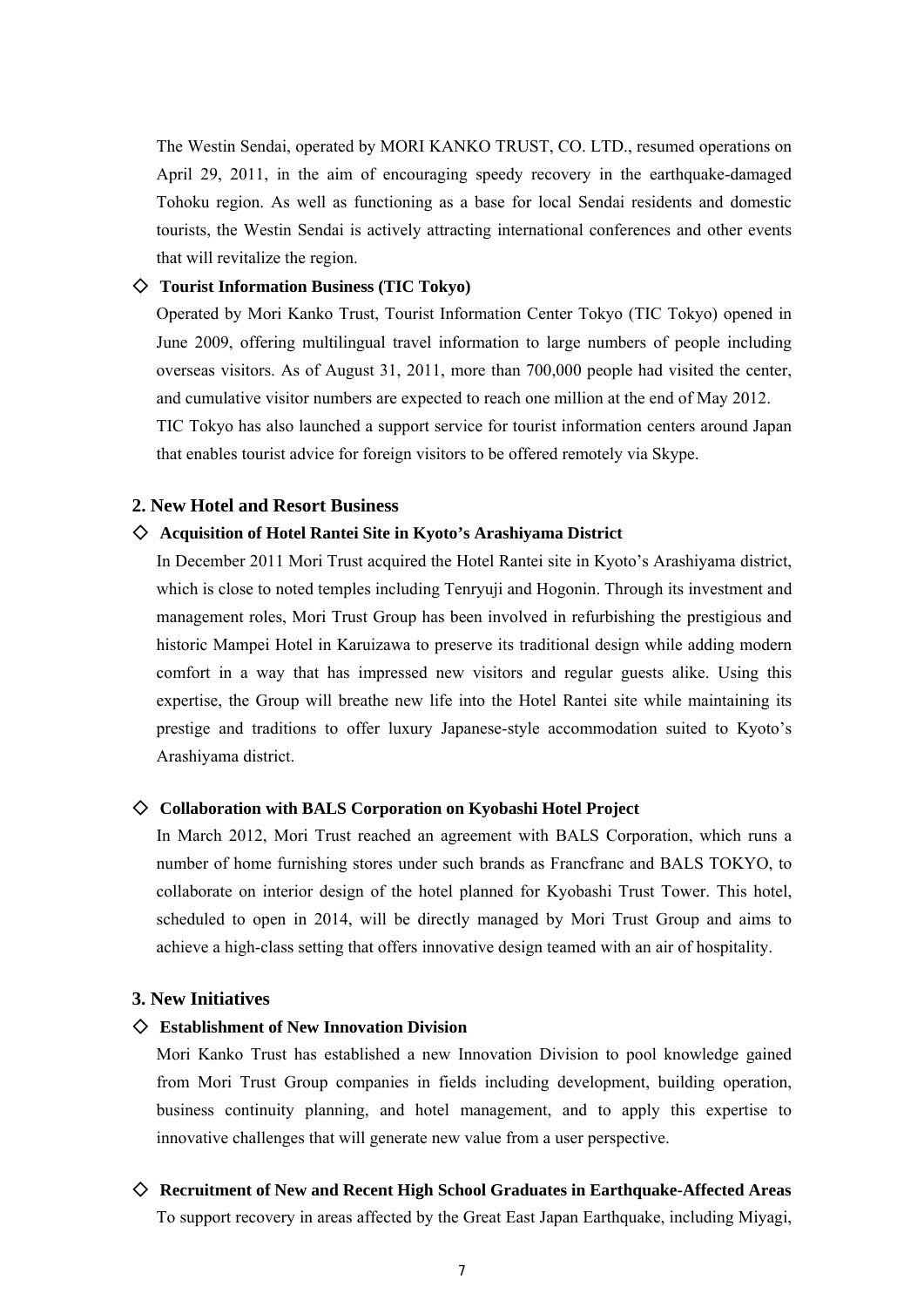Iwate, and Fukushima Prefectures, Mori Kanko Trust has recruited new high school graduates who completed their studies in March 2012, as well as recent graduates who finished high school in the last three years (i.e., since March 2009).

#### ◇ **Participation in 12th World Travel & Tourism Council (WTTC) Global Summit**

On April 16–19, 2012, tourism industry leaders from around the world gathered at the 12th WTTC Global Summit held in Tokyo and Sendai. To assist in revitalizing the tourist industry and related sectors suffering from the after-effects of the earthquake, Mori Trust Group made every effort to bring this summit to the disaster-struck city of Sendai, offering the Westin Sendai, operated by Mori Kanko Trust, as a venue and supporting various aspects of the event to ensure its success.

#### **Investment Business**

#### ◇ **Capital and Business Alliance with Nihon Eslead Corporation**

In February 2012 Mori Trust acquired five million shares (a 32.3% holding) in Nihon Eslead Corporation and signed a contract for a capital and business alliance with the company. The two firms are currently discussing ways of using the business alliance to share management expertise and cooperate in the planning, development, and sale of condominiums in Japan, in the aim of enhancing the corporate value of both enterprises.

At its general meeting of shareholders being held in June 2012, Nihon Eslead Corporation will propose that one person designated by Mori Trust (Mori Trust's Osaka Branch General Manager) be appointed as a director of Nihon Eslead.

#### ◇ **Transfer of Shares in PARCO CO., LTD**

In March 2012 Mori Trust transferred all the shares it held in PARCO CO., LTD. (a 33.2% holding) to J. Front Retailing Co., Ltd. Two directors assigned by Mori Trust to the PARCO board will step down when they complete their terms of office.

#### **Disaster Preparedness Initiatives**

Through the Great East Japan Earthquake, Sendai Trust City and Mori Trust Group as a whole gained experience in dealing with disasters, supporting those affected, and assisting recovery in damaged areas. The Group will use this experience to enhance its disaster preparedness.

◇ **Support for Disaster-Stricken and Stranded People Immediately after the Quake**  Immediately after the earthquake occurred, Sendai Trust City and many other Group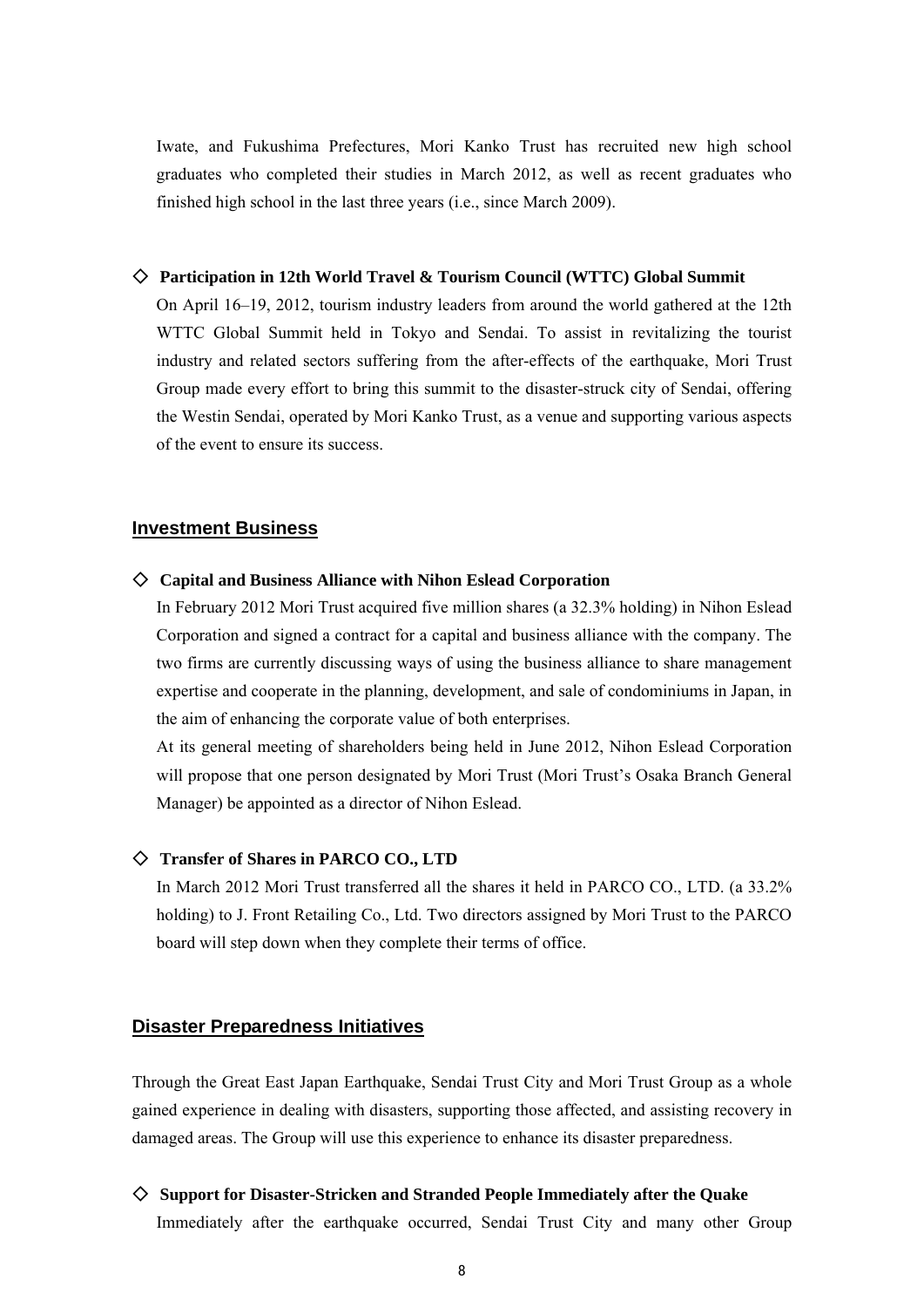facilities offered a range of support to those affected, including emergency accommodation for people having difficulty returning home, emergency supplies, information, and mobile phone charging. Subsequently Mori Trust Group used its unique Grid BCP to share information on disaster damage and the needs of those affected, and the Group as a whole provided emergency accommodation for approximately 11,000 disaster-stricken and stranded people.

#### ◇ **Mori Trust Declaration on Disaster Readiness**

Experience gained in Sendai and Tokyo at the time of the Great East Japan Earthquake was summarized in a Mori Trust Declaration on Disaster Readiness that identifies tangible and intangible building requirements related to earthquake resistance and disaster prevention as well as points its requiring improvements and future initiatives. New developments including Kyobashi Trust Tower and the Kyobashi OM Building will feature superior disaster prevention based on the declaration.

#### ◇ **Support for Earthquake Recovery**

Mori Trust has conducted a variety of activities in support of earthquake recovery, including donations, fund-raising, special menus at Group hotels using ingredients from affected areas, establishment of the Miyagi Mirai Project to assist orphaned children, and the Trust City Candle Night event.

#### ◇ **Recharging Facilities for Electric Vehicles**

In January–March 2012, a total of 12 electric vehicle recharging points were installed in parking lots at Group facilities in Tokyo, Sendai, and Osaka (RIHGA Royal Hotel Osaka). All these recharging facilities are connected to emergency power generators, enabling vehicles to be recharged even in the event of power cuts due to major natural disasters or other causes.

#### ◇ **Disaster Simulation Exercises to Enhance BCPs and District Continuity Plans (DCP)**

Mori Trust Group has developed its unique Grid BCP.

Dividing approximately 90 Mori Trust locations into groups based around core facilities in each area and linking management of these groups in a grid-style network enables clear and consistent information to be shared while ensuring speedier emergency response and flexibility in making alternative arrangements.

In March 2012 a Group-wide disaster simulation exercise was conducted in the aim of enhancing the Grid BCP. The Group also cooperated in a Tokyo Metropolitan Government exercise aimed at assisting people who will have difficulty returning home in the event of a disaster, and this simulation helped to strengthen DCP.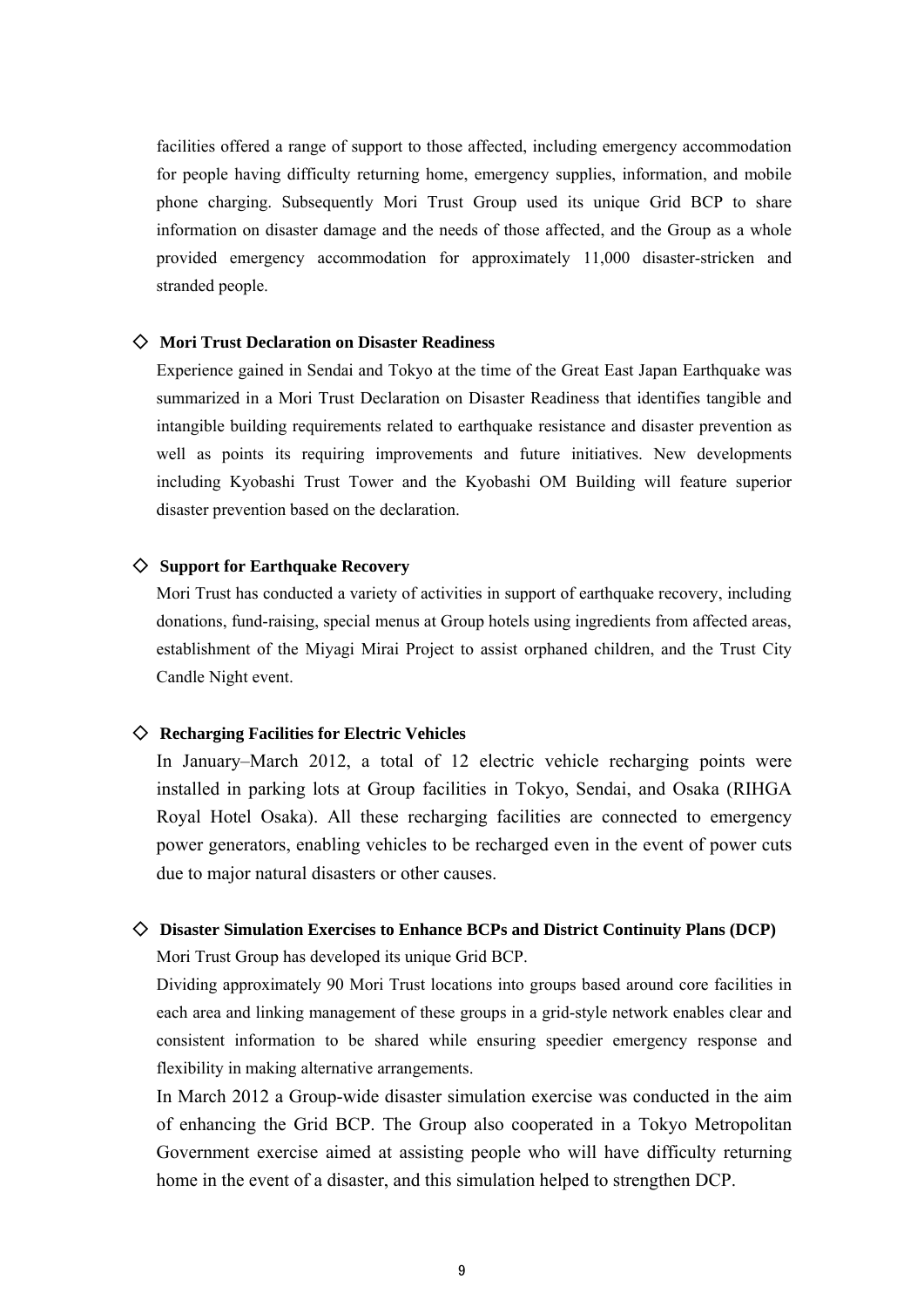#### ■**Urban Development Projects**

◇ Projects in the Kyobashi Area



| Name                           | KYOBASHI TRUST TOWER                                       |
|--------------------------------|------------------------------------------------------------|
| Address (parcel number)        | 1-8 Kyobashi 2-chome, Chuo-ku, Tokyo                       |
| Site area                      | $4,403.86$ m <sup>2</sup>                                  |
| Total floor area               | Approx. $52,000 \text{ m}^2$                               |
| Number of floors               | 21 stories adove ground, 3 stories below ground            |
| Maximum height                 | Approx. 108m                                               |
| Primary use                    | Office (5-21F), Hotel (2-4F), Shop (1F), Parking (B1F-B3F) |
| Start of construction          | November 2011                                              |
| Building completion (schedule) | The end of February 2014                                   |



| Name                           | <b>KYOBASHI OM BUILDING</b>                        |
|--------------------------------|----------------------------------------------------|
| Address (parcel number)        | 19-7 Kyobashi 1-chome, Chuo-ku, Tokyo              |
| Site area                      | $1.347.20 \text{ m}^2$                             |
| Total floor area               | Approx. $9,600 \text{ m}^2$                        |
| Number of floors               | 8 stories adove ground, 1 stories below ground     |
| Maximum height                 | Approx. $37m$                                      |
| Primary use                    | Office $(2-8F)$ , Shop $(1F)$ , Parking $(1F-B1F)$ |
| Start of construction          | August 2011                                        |
| Building completion (schedule) | The end of September 2014                          |

◇ Projects in the Toranomon/Kamiyacho Area



| Name                    | Toranomon 4-chome Project<br>(tentative name) | Former Site of Ministry of Agriculture,<br>Forestry and Fisheries Training Center |
|-------------------------|-----------------------------------------------|-----------------------------------------------------------------------------------|
| Address (parcel number) | 24-6 Toranomon 4-chome,                       | 113-16 Roppongi 1-chome,                                                          |
|                         | Minato-ku, Tokyo                              | Minato-ku, Tokyo                                                                  |
| Site area               | $16.271.47$ m <sup>2</sup>                    | $1.782.13 \,\mathrm{m}^2$                                                         |
| Development plan        | To be determined                              | To be determined                                                                  |

#### ■**Hotel Projects**

◇ KYOBASHI TRUST TOWER Hotel Project



Address Guest room Outline of the facility Starting date (schedule) 2014 Approx. 150 rooms Collaborating on hotel interior design with BALS Corporation, which runs a number of home furnishing stores under such brands as Francfranc and BALS TOKYO. Hotel plans focus on providing accommodation. Kyobashi Chuo-ku, Tokyo (KYOBASHI TRUST TOWER 2-4F)

#### ◇ Former site of "Hotel Rantei"



| Address                  | Sagatenryuji Susukinobaba-cho Ukyo-ku, Kyoto-shi, Kyoto                               |
|--------------------------|---------------------------------------------------------------------------------------|
|                          |                                                                                       |
| Guest room               | To be determined                                                                      |
|                          | Refurbishing the facility to preserve the Meiji-era buildings while maintaining the   |
| Outline of the facility  | site's prestige and traditions to offer luxury Japanese-style accommodation suited to |
|                          | the historic tourist district of Arashiyama.                                          |
| Starting date (schedule) | To be determined                                                                      |

## **Mori Trust Group: Total Floor Area Leased or Managed**

#### ○**Number of rental/managed facilities (as of March 31, 2012)**

○Rental buildings: Approx. 1,350,000m² (68 buildings)

○Hotel & Resort facilities: 30 hotels (Number of rooms: Approx. 7,100)

(Laforet Hotels & Resorts (14); The Westin Sendai; MAMPEI HOTEL; CONRAD TOKYO;

RIHGA Royal Hotels, RIHGA associate hotels (Capital & Business tie-up partner: 11 hotels);

Shangri-La Hotel, Tokyo; Hotel Sunroute Plaza Shinjuku)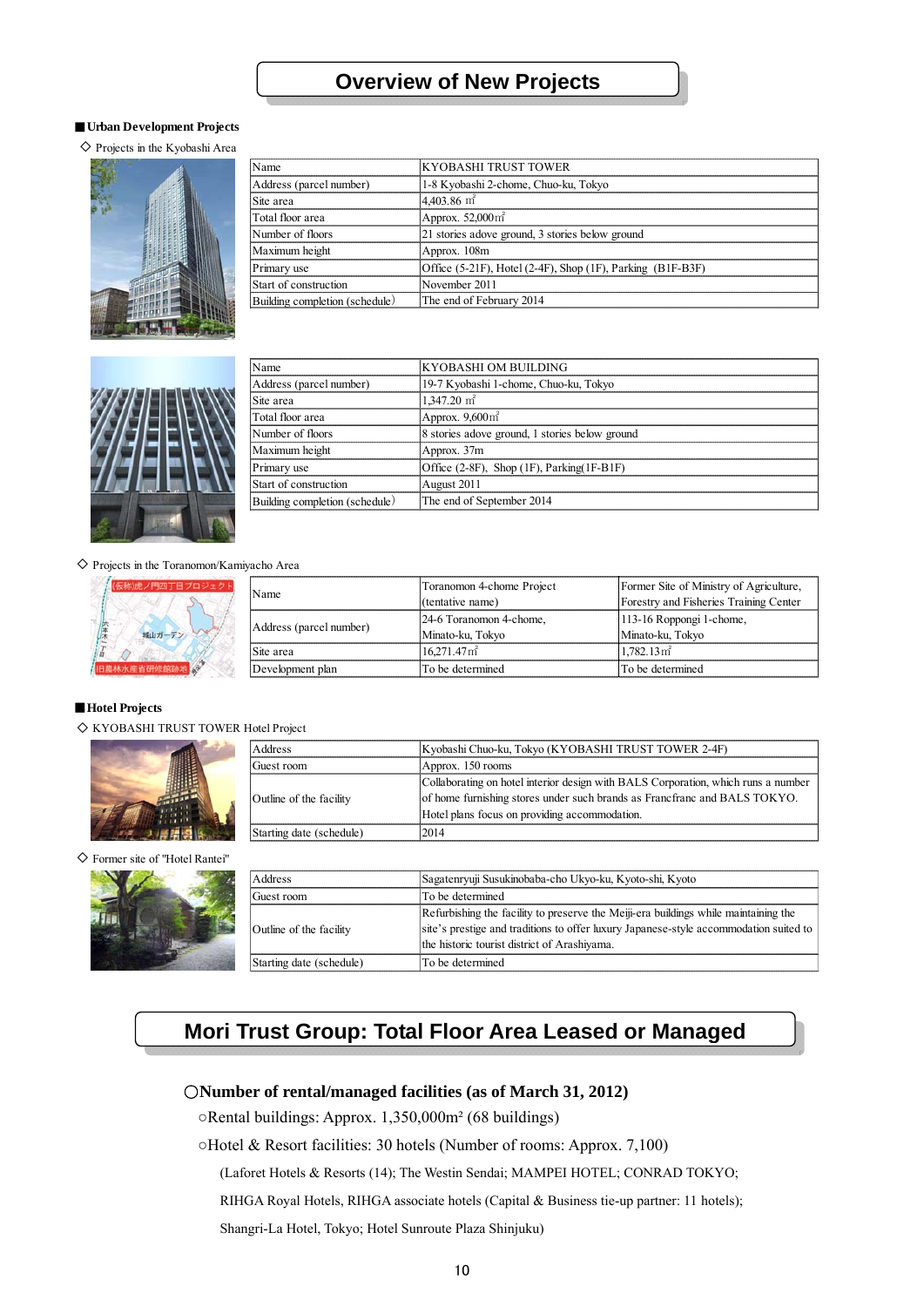## **Mori Trust Group: Summary of Consolidated Companies**

| MORI TRUST CO., LTD.<br>Location<br>President | Toranomon, Minato-ku, Tokyo<br>Akira Mori                                                                          | General Partner<br>Established             | MTL Fund No.1 Investment Limited Partnership<br>MT Labo Capital Co., Ltd.<br>August 31, 2007 |
|-----------------------------------------------|--------------------------------------------------------------------------------------------------------------------|--------------------------------------------|----------------------------------------------------------------------------------------------|
| Established<br>Capital<br>Business sectors    | June 10, 1970<br>10 billion yen<br>Urban development, hotel management and                                         |                                            |                                                                                              |
|                                               | investment business<br>MORI TRUST BUILDING MANAGEMENT CO., LTD.                                                    | MT Advanced Technology Co., Ltd.           |                                                                                              |
| Location<br>President                         | Toranomon, Minato-ku, Tokyo<br>Kenichi Uchimura                                                                    | Location<br>President                      | Akasaka, Minato-ku, Tokyo<br>Masaki Murata                                                   |
| Established<br>Capital<br>Business sectors    | April 1, 2002<br>100 million yen<br>Building management                                                            | Established<br>Capital<br>Business sectors | February 27, 2009<br>450 million yen<br>ICT Consulting Services & ICT Solutions Offering     |
| MORI KANKO TRUST CO., LTD.                    |                                                                                                                    | MT GENEX CORPORATION                       |                                                                                              |
| Location<br>Chair<br>President                | Kitashinagawa, Shinagawa-ku, Tokyo<br>Nobuyuki Endo<br>Miwako Date                                                 | Location<br>President<br>Established       | Shinbashi, Minato-ku, Tokyo<br>Hitoshi Suzuki<br>October 1945                                |
| Established                                   | April 3, 2006<br>(date of foundation since incorporation-type company split)                                       | Capital<br><b>Business sectors</b>         | Approx. 1,072 million yen<br>Facelift of building and housing, and                           |
| Capital<br>Business sectors                   | 2 billion yen<br>Operation of Laforet Hotels & Resorts, the Westin Sendai and<br><b>Tourist Information Center</b> |                                            | parking operation management, etc.                                                           |
| <b>MAMPEI HOTEL</b>                           |                                                                                                                    | Toyo Housing Management, Inc.              |                                                                                              |
| Location<br>Chair                             | Toranomon, Minato-ku, Tokyo<br>Miwako Date<br>Yasutaka Yanai                                                       | Location<br>President<br>Established       | Roppongi, Minato-ku, Tokyo<br>Nobuo Konomi                                                   |
| President<br>Established<br>Capital           | 1894<br>100 million yen                                                                                            | Capital<br><b>Business sectors</b>         | November 27, 1979<br>10 million yen<br>Leasing management and operations of real estate      |
| <b>Business sectors</b>                       | Ownership and operation of the Mampei Hotel                                                                        |                                            |                                                                                              |
| MT&Hilton Hotel Co., Ltd.<br>Location         | Toranomon, Minato-ku, Tokyo                                                                                        | Location                                   | MORI TRUST Asset Management Co., Ltd.<br>Akasaka, Minato-ku, Tokyo                           |
| President<br>Established                      | Kazuhiko Oiwa<br>October 22, 2004                                                                                  | President<br>Established                   | Satoshi Horino<br>February 28, 2000                                                          |
| Capital<br>Business sectors                   | 20 million yen<br>Management of the Conrad Tokyo                                                                   | Capital<br><b>Business sectors</b>         | 400 million yen<br>Operation of real estate investment trusts                                |
|                                               | MT GOLF DEVELOPMENT CO., LTD.                                                                                      |                                            | Shiroyama Heating & Cooling Supply Co., Ltd.                                                 |
| Location<br>President                         | Toranomon, Minato-ku, Tokyo<br>Toshio Komatsu                                                                      | Location<br>President                      | Toranomon, Minato-ku, Tokyo<br>Masahide Kasahara                                             |
| Established<br>Capital                        | November 19, 2004<br>100 million yen                                                                               | Established<br>Capital                     | November 6, 1989<br>300 million yen                                                          |
| <b>Business sectors</b>                       | Ownership and operation of Laforet & Matsuo Golf Club                                                              | <b>Business sectors</b>                    | Local heating and cooling services<br>in the Shiroyama Garden and adjacent area              |
| FORETSEINE CO., LTD.<br>Location              | Toranomon, Minato-ku, Tokyo                                                                                        | <b>AZMAX CORP.</b><br>Location             | Nihonbashi, Chuo-ku, Tokyo                                                                   |
| President<br>Established                      | Nobuo Konomi<br>March 31, 2011                                                                                     | President<br>Established                   | Michinobu Mizobe<br>August 11, 1947                                                          |
| Capital                                       | (date of foundation since incorporation-type company split)<br>100 million yen                                     | Capital<br><b>Business sectors</b>         | 499 million yen<br>Manufacturing and selling cold drawn special steel shapes                 |
| Business sectors                              | Planning and development of urban type condominium for<br>sales and rental management                              |                                            |                                                                                              |
| Toyo Green Building Co., Ltd.<br>Location     | Toranomon, Minato-ku, Tokyo                                                                                        |                                            |                                                                                              |
| President<br>Established                      | Nobuo Konomi<br>March 1, 1978                                                                                      |                                            |                                                                                              |
| Capital<br><b>Business sectors</b>            | 90 million yen<br>Condominium management service                                                                   |                                            |                                                                                              |
| URBAN LIFE Co., Ltd.                          |                                                                                                                    |                                            |                                                                                              |
| Location<br>President                         | Motoyamaminamimachi, Higashinada-ku, Kobe-shi, Hyogo<br>Kouichi Takahashi                                          |                                            |                                                                                              |
| Established<br>Capital                        | July 31, 1970<br>3 billion yen                                                                                     |                                            |                                                                                              |
| <b>Business sectors</b>                       | Development, planning, and sales of condominiums,<br>office buildings and stores                                   |                                            |                                                                                              |
|                                               | URBAN LIFE JUUTAKUHANBAI Co., Ltd.                                                                                 |                                            |                                                                                              |
| Location<br>Chair                             | Motoyamaminamimachi, Higashinada-ku, Kobe-shi, Hyogo<br>Kouichi Takahashi                                          |                                            |                                                                                              |
| President<br>Established                      | Kenkichi Takatsu<br>July 29, 1982                                                                                  |                                            |                                                                                              |
| Capital<br><b>Business sectors</b>            | 300 million yen<br>Planning and sales of condominiums, dealing,                                                    |                                            |                                                                                              |
|                                               | brokerage of leasing and operations of real estate                                                                 |                                            |                                                                                              |

(as of March 31, 2012)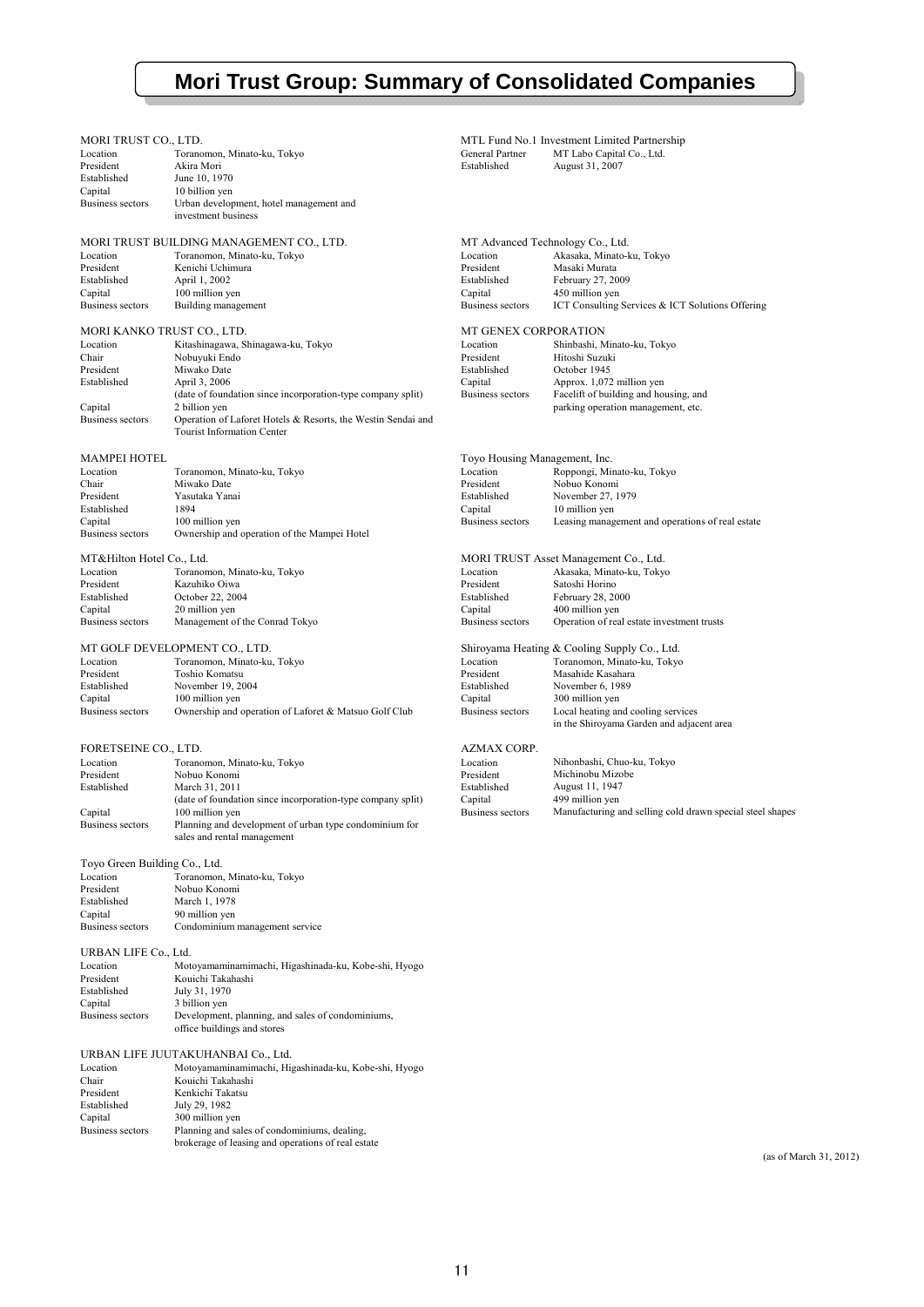## **Mori Trust Group: Summary of Equity-Method Affiliates**

#### THE ROYAL HOTEL, LIMITED

| Location         | Nakanoshima, kita-ku, Osaka-shi, Osaka |
|------------------|----------------------------------------|
| Established      | February 10, 1932                      |
| Business sectors | Hotel management centered on lodgment, |
|                  | banquet and restaurant, and hotel      |
|                  | incidental business                    |

#### MORI TRUST Sogo Reit, Inc.

| Location         | Akasaka, Minato-ku, Tokyo                     |
|------------------|-----------------------------------------------|
| Established      | October 2, 2001                               |
| Business sectors | Investment in real estate and asset-backed    |
|                  | securities investing primarily in real estate |

NIHON ESLEAD CORPORATION

Location Fukushima, Fukushima-ku, Osaka-shi, Osaka<br>Established May 8, 1992 Established May 8, 1992<br>Business sectors Sale of condo Business sectors Hotel management centered on lodgment, Business sectors Sale of condominiums, Real estate replacement business, banquet and restaurant, and hotel **Real estate rental business**, etc.

(as of March 31, 2012)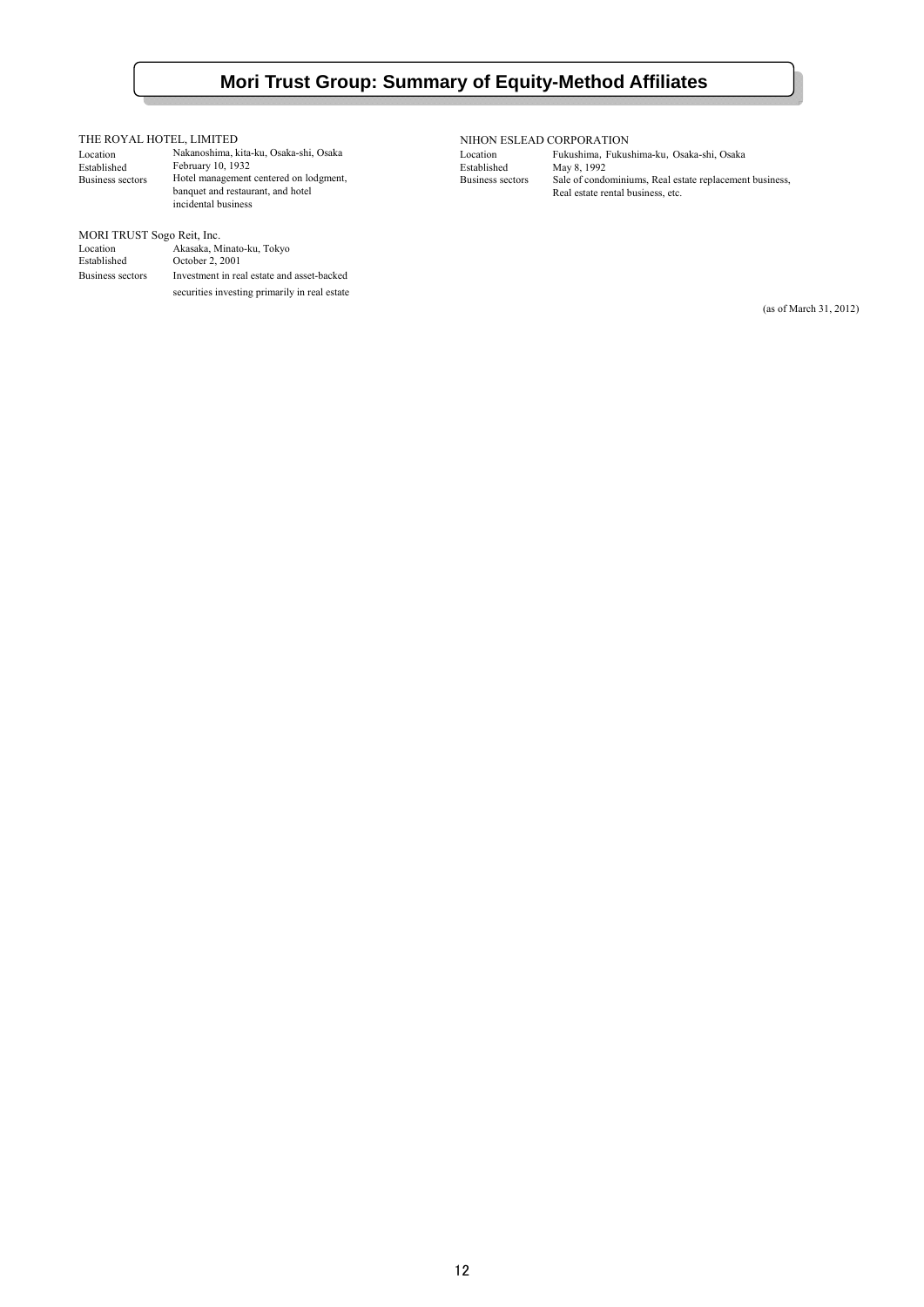## **Consolidated Financial Statements**

## Consolidated Balance Sheets (as of March 31, 2012 and 2011)

|                     | MORI TRUST CO., LTD. and its consolidated subsidiaries              |         | (¥ millions) |
|---------------------|---------------------------------------------------------------------|---------|--------------|
|                     |                                                                     | 2012    | 2011         |
| Assets              |                                                                     |         |              |
|                     | I . Current assets                                                  |         |              |
|                     | 1 Cash and deposits                                                 | 20,138  | 40,071       |
|                     | 2 Notes and accounts receivable-trade                               | 4,551   | 3,233        |
|                     | 3 Short-term investment securities                                  | 71,931  | 46,454       |
|                     | 4 Real estate for sale                                              | 9,604   | 16,564       |
|                     | 5 Real estate for sale in process                                   | 110,009 | 105,560      |
|                     | 6 Real estate for development                                       | 13,765  | 15,996       |
|                     | 7 Other inventories                                                 | 2,490   | 2,247        |
|                     | 8 Deferred tax assets                                               | 1,452   | 1,099        |
|                     | 9 Other                                                             | 2,954   | 3,742        |
|                     | Allowance for doubtful accounts                                     | (563)   | (383)        |
|                     | Total current assets                                                | 236,334 | 234,586      |
|                     | II . Noncurrent assets                                              |         |              |
|                     | 1 Property, plant and equipment                                     |         |              |
|                     | (1) Buildings and structures, net                                   | 153,379 | 159,810      |
|                     | (2) Machinery, equipment and vehicles, net                          | 1,796   | 1,882        |
|                     | $(3)$ Land                                                          | 411,285 | 392,061      |
|                     | (4) Golf courses                                                    | 1,489   | 1,489        |
|                     | (5) Construction in progress                                        | 962     | 422          |
|                     | $(6)$ Other, net                                                    | 1,124   | 1,393        |
|                     | Total property, plant and equipment                                 | 570,037 | 557,060      |
|                     | 2 Intangible assets                                                 |         |              |
|                     | (1) Leasehold right                                                 | 6,306   | 6,225        |
|                     | (2)<br>Goodwill                                                     | 79      | 113          |
|                     | $(3)$ Other                                                         | 355     | 816          |
|                     | Total intangible assets                                             | 6,741   | 7,155        |
|                     | 3 Investments and other assets                                      |         |              |
|                     | (1)<br>Investment securities                                        | 20,322  | 9,563        |
|                     | Investments in unconsolidated subsidiaries and<br>(2)<br>affiliates | 8,914   | 28,716       |
|                     | (3) Long-term loans receivable                                      | 213     | 850          |
|                     | (4) Deferred tax assets                                             | 414     | 647          |
|                     | (5)<br>Guarantee deposits                                           | 4,572   | 5,143        |
|                     | $(6)$ Other                                                         | 1,961   | 1,489        |
|                     | Allowance for doubtful accounts                                     | (51)    | (236)        |
|                     | Total investments and other assets                                  | 36,348  | 46,174       |
|                     | Total noncurrent assets                                             | 613,127 | 610,390      |
| <b>Total assets</b> |                                                                     | 849,461 | 844,976      |

Note: Figures less than one million yen are rounded down.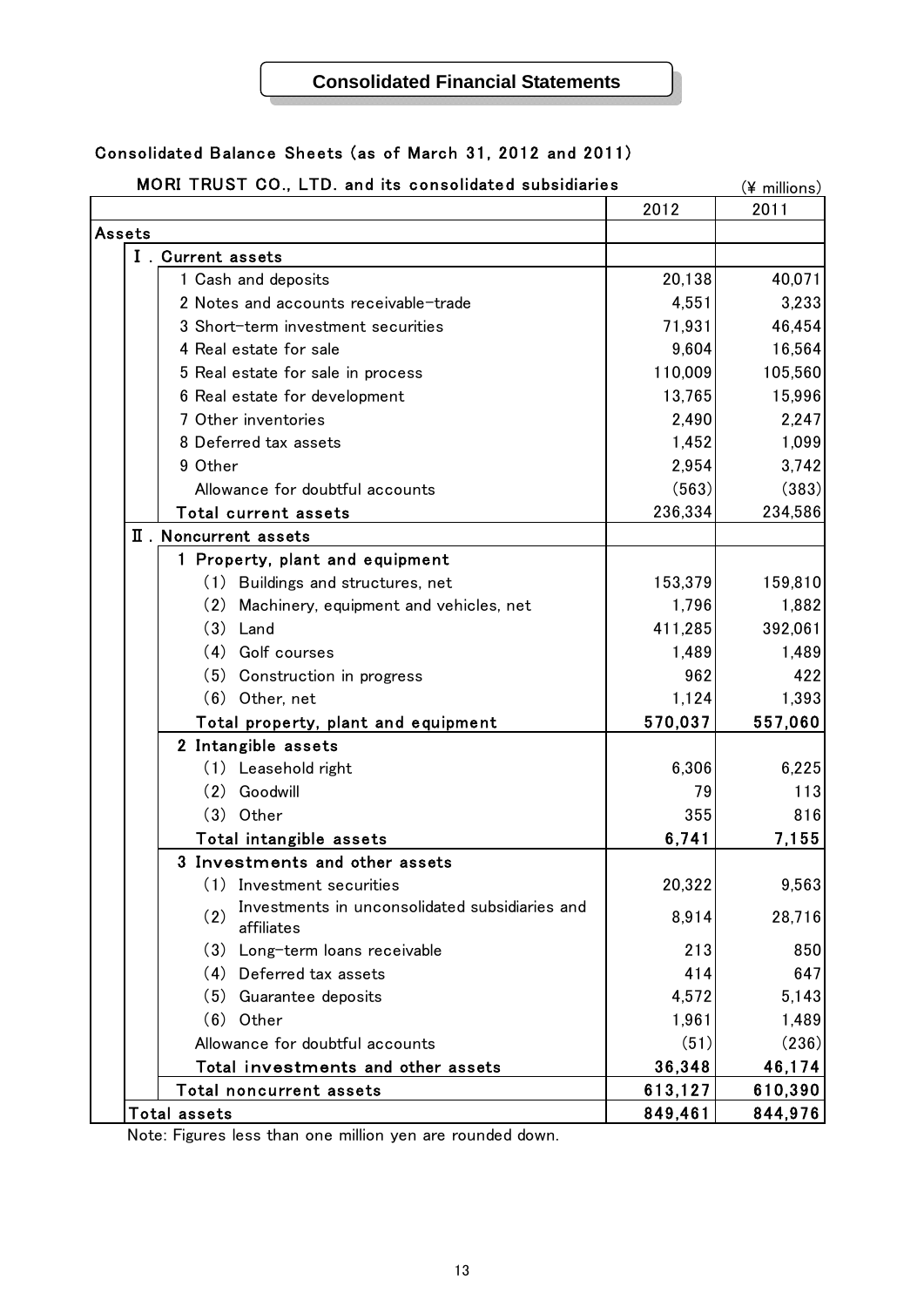|                    |                                                         |         | (¥ millions) |  |  |
|--------------------|---------------------------------------------------------|---------|--------------|--|--|
| 2012<br>2011       |                                                         |         |              |  |  |
| <b>Liabilities</b> |                                                         |         |              |  |  |
|                    | I. Current liabilities                                  |         |              |  |  |
|                    | 1 Notes and accounts payable-trade                      | 6,297   | 4,955        |  |  |
|                    | 2 Short-term loans payable                              | 128,060 | 187,600      |  |  |
|                    | 3 Current portion of long-term loans payable            | 120,759 | 85,581       |  |  |
|                    | 4 Accounts payable-other                                | 2,542   | 3,420        |  |  |
|                    | 5 Income taxes payable                                  | 8,930   | 4,509        |  |  |
|                    | 6 Accrued expenses                                      | 758     | 662          |  |  |
|                    | 7 Advances received                                     | 5,369   | 5,250        |  |  |
|                    | 8 Deposits received                                     | 902     | 826          |  |  |
|                    | 9 Provision for bonuses                                 | 365     | 389          |  |  |
|                    | 10 Provision for loss on disaster                       |         | 505          |  |  |
|                    | 11 Other                                                | 491     | 289          |  |  |
|                    | <b>Total current liabilities</b>                        | 274,477 | 293,990      |  |  |
|                    | II. Noncurrent liabilities                              |         |              |  |  |
|                    | 1 Long-term loans payable                               | 224,014 | 203,519      |  |  |
|                    | 2 Long-term lease deposited                             | 54,813  | 53,755       |  |  |
|                    | 3 Long-term guarantee deposited                         | 59,175  | 63,361       |  |  |
|                    | 4 Long-term deposits received                           | 318     | 304          |  |  |
|                    | 5 Deferred tax liabilities                              | 7,403   | 9,180        |  |  |
|                    | 6 Provision for retirement benefits                     | 2,582   | 2,695        |  |  |
|                    | 7 Other                                                 | 247     | 182          |  |  |
|                    | Total noncurrent liabilities                            | 348,555 | 332,999      |  |  |
|                    | <b>Total liabilities</b>                                | 623,033 | 626,989      |  |  |
|                    | Net assets                                              |         |              |  |  |
|                    | I. Shareholders' equity                                 |         |              |  |  |
|                    | 1 Capital stock                                         | 10,000  | 10,000       |  |  |
|                    | 2 Capital surplus                                       |         |              |  |  |
|                    | 3 Retained earnings                                     | 213,427 | 205,321      |  |  |
|                    | 4 Treasury stock                                        |         |              |  |  |
|                    | Total shareholders' equity                              | 223,427 | 215,321      |  |  |
|                    | II. Valuation and translation adjustments               |         |              |  |  |
|                    | 1 Valuation difference on available-for-sale securities | 25      | 134          |  |  |
|                    | 2 Deferred gains or losses on hedges                    |         | (28)         |  |  |
|                    | 3 Revaluation reserve for land, net of taxes            | 37      |              |  |  |
|                    | 4 Foreign currency translation adjustment               |         | (65)         |  |  |
|                    | Total valuation and translation adjustments             | 62      | 40           |  |  |
|                    | <b>III</b> . Minority interests                         | 2,937   | 2,624        |  |  |
|                    | Total net assets                                        | 226,428 | 217,986      |  |  |
|                    | Total liabilities and net assets                        | 849,461 | 844,976      |  |  |

Note: Figures less than one million yen are rounded down.